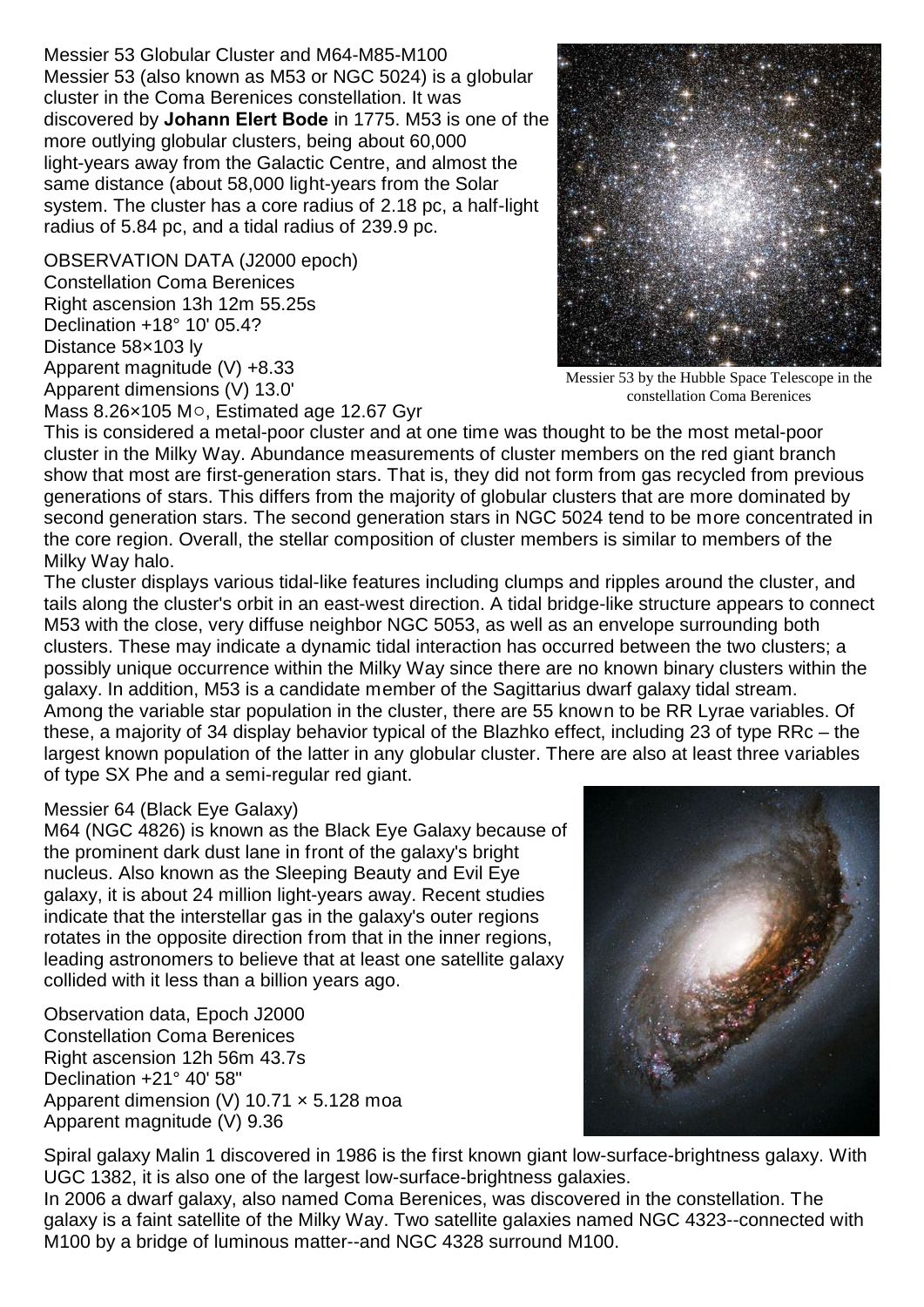Messier 85 (also known as M85 or NGC 4382 is a lenticular galaxy in the Coma Berenices constellation. It is 60 million light-years away, and it is estimated to be 125,000 light-years across. It was discovered by **Pierre Méchain** in 1781. It is the northernmost outlier of the Virgo cluster discovered.

M85 is extremely poor in neutral hydrogen and has a very complex outer structure with shells and ripples that are thought to have been caused by a merger with another galaxy that took place between 4 and 7 billion years ago, as well as a relatively young stellar population on its centermost region, some of it in a ring, that may have been created by a late starburst. While indirect methods imply that Messier 85 should contain a central supermassive black hole of around 100 million solar

masses, velocity dispersion observations imply that the galaxy may entirely lack a central massive black hole.



The type I supernova, 1960R was discovered in M85 on December 20, 1960 and reached an apparent magnitude of 11.7.

This galaxy has also been the host of the first luminous red nova identified as such, M85 OT2006-1. It was discovered on January 7 of 2006 and took place on the outskirts of this galaxy.

M85 is interacting with the nearby spiral galaxy NGC 4394, and a small elliptical galaxy called MCG 3-32-38.

Messier 100 (also known as NGC 4321) is an example of a grand design intermediate spiral galaxy located within the southern part of constellation Coma Berenices. It is one of the brightest and largest galaxies in the Virgo Cluster, located approximately 55 million light-years distant from Earth and has a diameter of 107,000 light years. It was discovered by Pierre Méchain on March 15, 1781 and was subsequently entered in Messier's catalogue of nebulae and star clusters after Charles Messier made observations of his own on April 13, 1781. The galaxy was one of the first spiral galaxies to be discovered.



Constellation Coma Berenices

Right ascension 12h 22m 54.9s -

Declination +15 $^{\circ}$  49' 21" - Redshift 1571  $\pm$  1 km/s

Messier 100 Galaxy. The galaxy was one of the first spiral galaxies to be discovered

Distance 55 Mly - Apparent magnitude (V) 9.5 - Group or cluster Virgo Cluster After the discovery of M100 by Méchain, Charles Messier made observations of the galaxy depicting it as a nebula without a star. He pointed out that it was difficult to recognize the nebula because of its faintness. **William Herschel** was able to identify a bright cluster of stars within the nebula during observations he did before **John Herschel** expanded the findings in 1833. With the advent of better telescopes, John was able to see a round, brighter galaxy; however, he also mentioned that it was barely visible through clouds. **William Henry Smyth** extended the studies of M100, detailing it as a pearly white nebula and pointing out diffuse spots.

Messier 100 is considered a starburst galaxy with the strongest star formation activity concentrated in its centre, within a ring - actually two tightly wound spiral arms attached to a small nuclear bar with a radius of 1 kilo-parsec – where star formation has been taking place since at least 500 million years ago in separate bursts.

As usual on spiral galaxies of the Virgo Cluster, in the rest of the disk both star formation and neutral hydrogen, of which M100 is deficient compared to isolated spiral galaxies of similar Hubble type, are truncated within the galaxy's disk, which is caused by interactions with the intracluster medium of Virgo.

Five supernovae have been identified in M100. In March 1901 the first supernova of M100 was found, SN 1901B, a type I supernova found when magnitude 15.6 at a distance from its nucleus. SN 1914A was then discovered in February to March 1914; its type was undeterminable but was found when magnitude 15.7 at some distance from the centre.